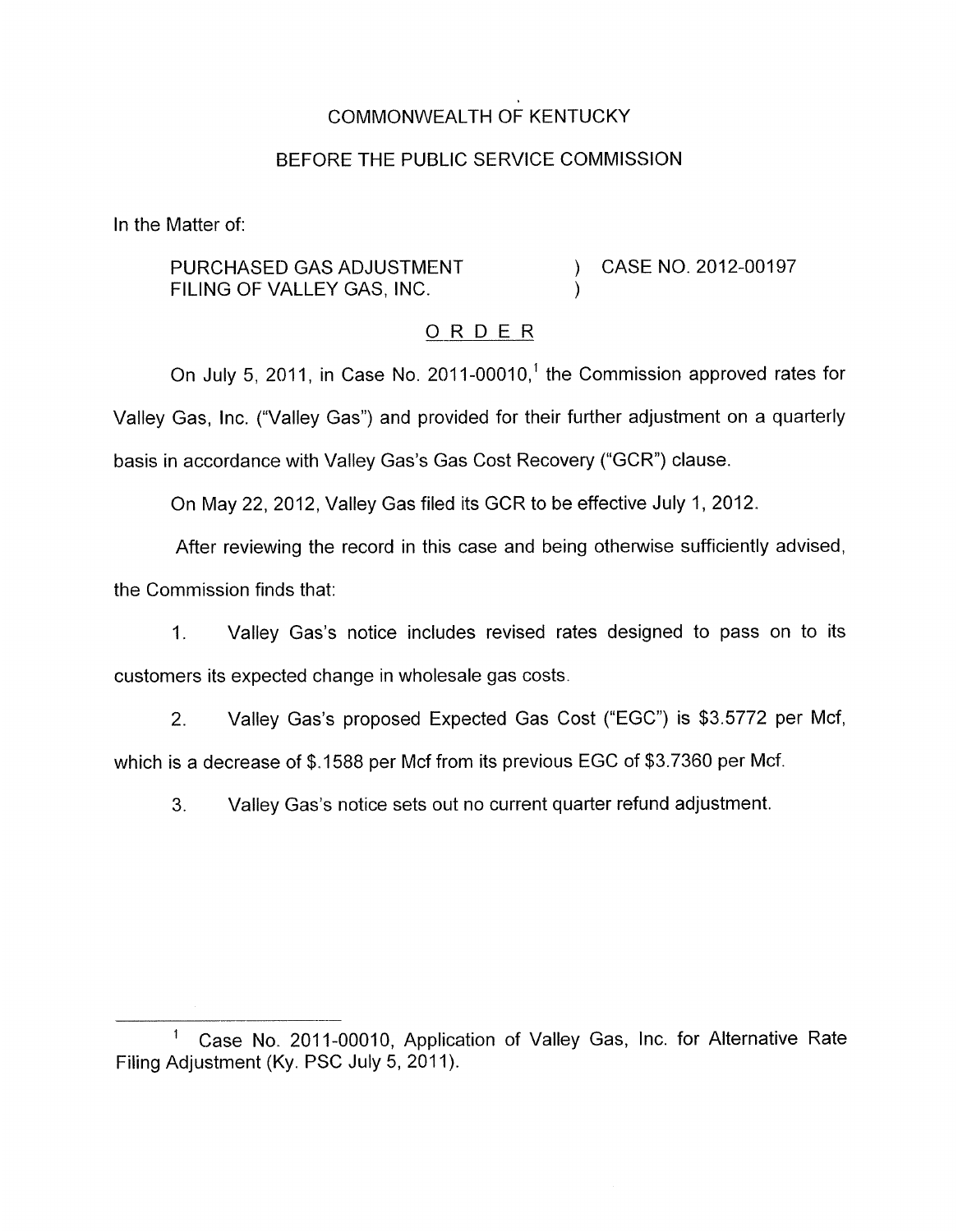4. Valley Gas's notice sets out a current quarter Actual Adjustment ("AA") of (\$.0643) per Mcf. Valley Gas's total AA is (\$1.6023) per Mcf, which is \$.0194 per Mcf more than its previous total AA of (\$1.6217) per Mcf.

5. Valley Gas's GCR is \$1.9749 per Mcf, which is \$.I394 per Mcf less than the previous rate of \$2.1 143 per Mcf.

6. The rates in the Appendix to this Order are fair, just, and reasonable, and should be effective for billing for service rendered by Valley Gas on and after July 1, 2012.

IT IS THEREFORE ORDERED that:

1. The rates in the Appendix, attached hereto and incorporated herein, are approved for service rendered on and after July 1, 2012.

2. Within 20 days from the date of this Order, Valley Gas shall file its revised tariff sheets with this Commission setting out the rates approved herein and reflecting that they were approved pursuant to this Order.

By the Commission

Commissioner Breathitt Abstains.



ATTEST:

es Land Vreig for Jeff) R

Case No. 2012-00197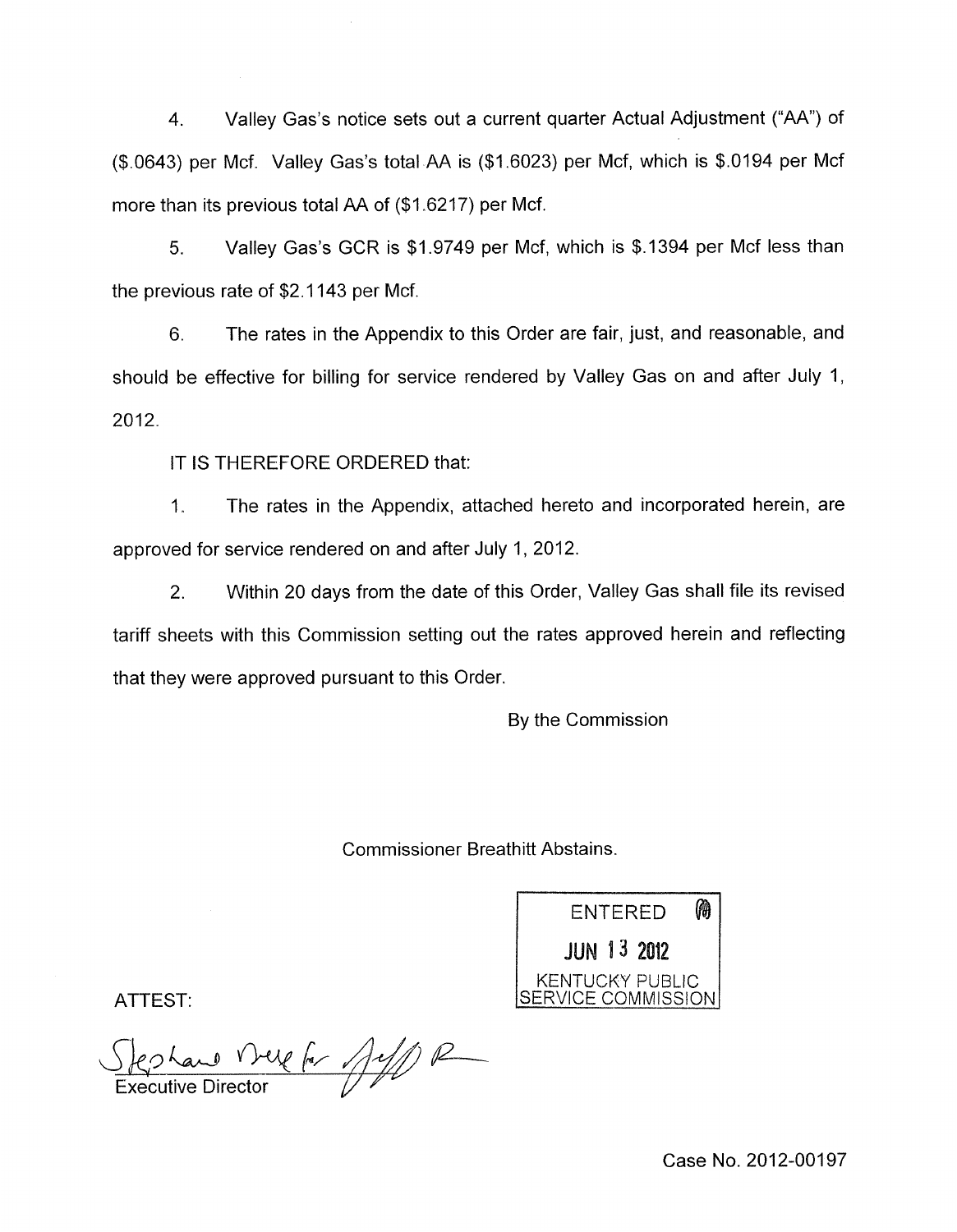#### APPENDIX

# APPENDIX TO AN ORDER OF THE KENTUCKY PUBLIC SERVICE COMMISSION IN CASE NO. 2012-00197 DATED

The following rates and charges are prescribed for the customers served by Valley Gas, Inc. All other rates and charges not specifically mentioned herein shall remain the same as those in effect under authority of this Commission prior to the effective date of this Order.

### RATES:

| <b>Customer Charge</b> | \$10.00          |                               |          |
|------------------------|------------------|-------------------------------|----------|
|                        | <b>Base Rate</b> | <b>Gas Cost</b><br>Adjustment | Total    |
| All Mcf                | \$2.7544         | \$1.9749                      | \$4.7293 |

 $\sim$   $\sim$